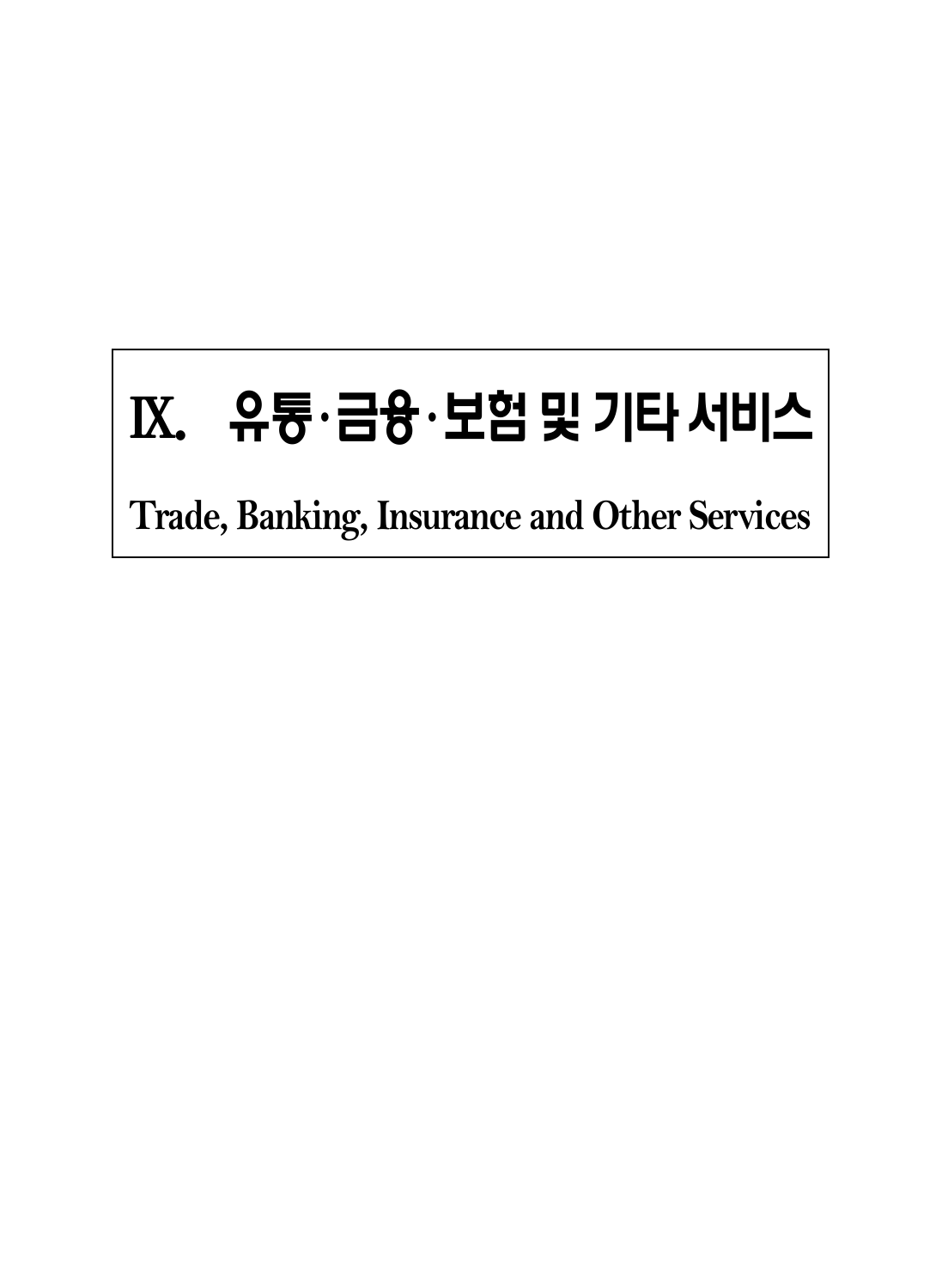## **1. 유통업체 현황**

단위 : 개소, ㎡

|        | 합계             |       |                | 대형마트(할인점)               |                |       | 전문점                    |       |       |          |
|--------|----------------|-------|----------------|-------------------------|----------------|-------|------------------------|-------|-------|----------|
|        | Total          |       |                |                         | Discount Store |       | <b>Specialty Store</b> |       |       |          |
| 연<br>별 | 개소             |       | 면적 Floor space |                         | 개소             |       | 면적                     | 개소    |       | 면적       |
|        |                | 매장    | 건물연면적 대지면적(시장) |                         |                | 매장    | 건물연면적                  |       | 매장    | 건물연면적    |
| 읍면별    |                | 면적    | Establi-       | Plottage                |                | 면적    | Establi-               |       | 면적    | Establi- |
|        | Place          | Store | shment         | (traditional<br>market) | Place          | Store | shment                 | Place | Store | shment   |
| 2004   | $\overline{5}$ | 3,704 | 3,704          |                         |                |       |                        |       |       |          |
| 2005   | $\sqrt{5}$     | 3,704 | 3,704          |                         |                |       |                        |       |       |          |
| 2006   | 5              | 3,704 | 3,704          |                         |                |       |                        |       |       |          |
| 2007   | 5              | 3,704 | 3,704          |                         |                |       |                        |       |       |          |
| 2008   | 5              | 3,704 | 3,704          |                         |                |       |                        |       |       |          |
| 2009   | 5              | 3,704 | 3,704          |                         |                |       |                        |       |       |          |
| 영암읍    | $\mathbf{1}$   | 1,125 | 1,125          |                         |                |       |                        |       |       |          |
| 삼호읍    |                |       |                |                         |                |       |                        |       |       |          |
| 덕진면    |                |       |                |                         |                |       |                        |       |       |          |
| 금정면    |                |       |                |                         |                |       |                        |       |       |          |
| 신북면    | $\mathbf{1}$   | 669   | 669            |                         |                |       |                        |       |       |          |
| 시종면    | $\mathbf{1}$   | 672   | 672            |                         |                |       |                        |       |       |          |
| 도포면    |                |       |                |                         |                |       |                        |       |       |          |
| 군서면    | 1              | 413   | 413            |                         |                |       |                        |       |       |          |
| 서호면    |                |       |                |                         |                |       |                        |       |       |          |
| 학산면    | $\mathbf{1}$   | 825   | 825            |                         |                |       |                        |       |       |          |
| 미암면    |                |       |                |                         |                |       |                        |       |       |          |

자료 : 지역경제과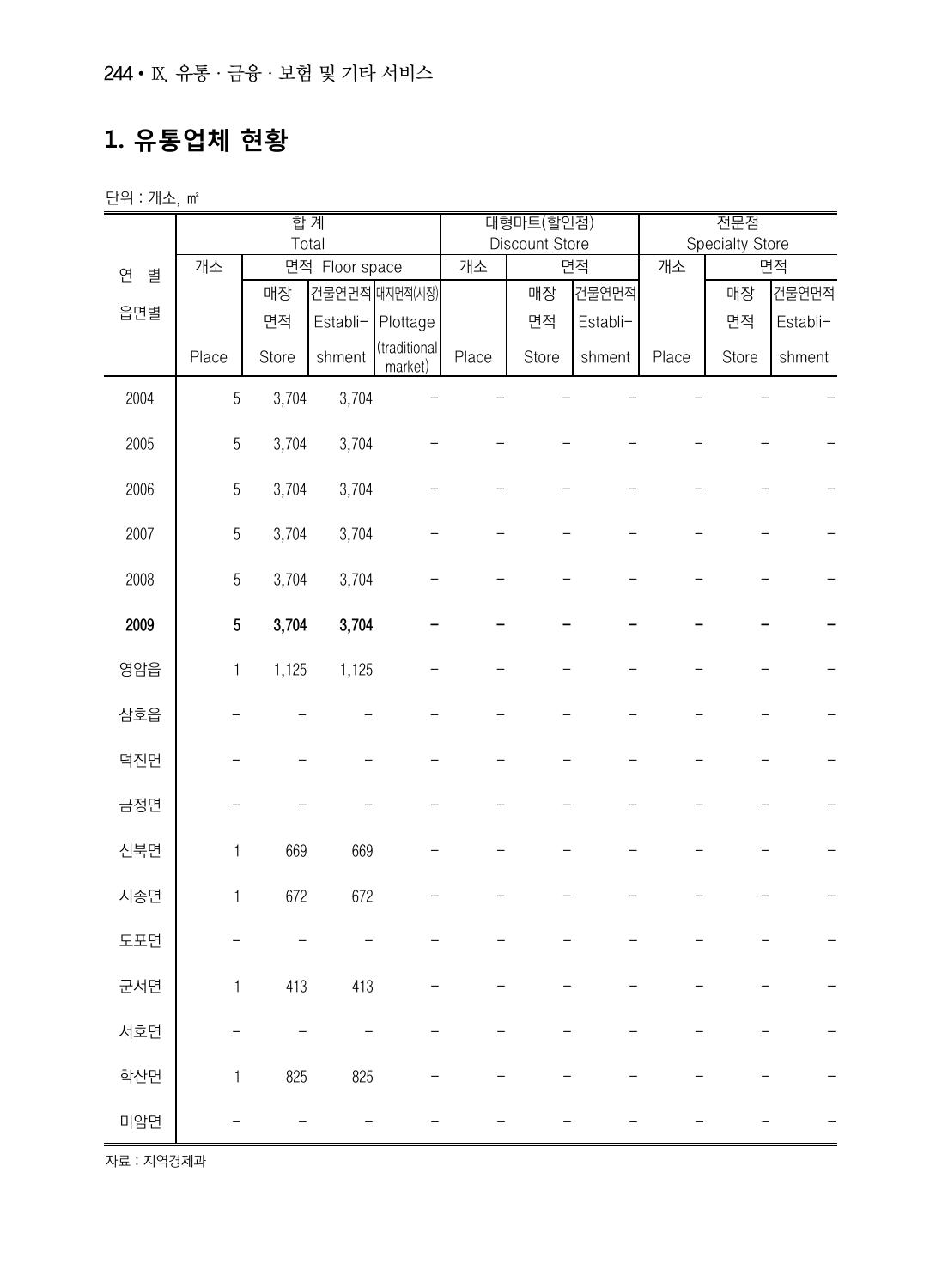#### **Distribution Stores**

|              |                   |          |        |             |          |          |                         |                          | Unit: Places, m <sup>2</sup> |
|--------------|-------------------|----------|--------|-------------|----------|----------|-------------------------|--------------------------|------------------------------|
| 시장           |                   |          | Market |             |          | 기타 대규모점포 |                         |                          |                              |
| 등록시장         | Registered Market |          |        | 인정시장 Others |          |          | Other Large-scale Store |                          |                              |
| 개소           |                   | 면적       | 개소     | 면적          |          | 개소       | 면적                      |                          |                              |
|              | 매장                | 건물연면적    |        | 매장          | 건물연면적    |          | 매장                      | 건물연면적                    | Year                         |
|              | 면적                | Establi- |        | 면적          | Establi- |          | 면적                      | Establi-                 |                              |
| Place        | Store             | shment   | Place  | Store       | shment   | Place    | Store                   | shment                   |                              |
| $\sqrt{5}$   | 3,704             | 3,704    |        |             |          |          |                         |                          | 2004                         |
| $\sqrt{5}$   | 3,704             | 3,704    |        |             |          |          |                         |                          | 2005                         |
| $\sqrt{5}$   | 3,704             | 3,704    |        |             |          |          |                         |                          | 2006                         |
| $\sqrt{5}$   | 3,704             | 7,408    |        |             |          |          |                         |                          | 2007                         |
| $\sqrt{5}$   | 3,704             | 3,704    |        |             |          |          |                         |                          | 2008                         |
| $\sqrt{5}$   | 3,704             | 3,704    |        |             |          |          |                         |                          | 2009                         |
| $\mathbf{1}$ | 1,125             | 1,125    |        |             |          |          |                         |                          | Yeongam-eup                  |
|              |                   |          |        |             |          |          |                         |                          | Samho-eup                    |
|              |                   |          |        |             |          |          |                         |                          | Deokjin-myeon                |
|              |                   |          |        |             |          |          |                         |                          | Geumjeong-myeon              |
| 1            | 669               | 669      |        |             |          |          |                         | $\overline{\phantom{0}}$ | Sinbuk-myeon                 |
| 1            | 672               | 672      |        |             |          |          |                         |                          | Sijong-myeon                 |
|              |                   |          |        |             |          |          |                         |                          | Dopo-myeon                   |
| $\mathbf{1}$ | 413               | 413      |        |             |          |          |                         |                          | Gunseo-myeon                 |
|              |                   |          |        |             |          |          |                         |                          | Seoho-myeon                  |
| 1            | 825               | 825      |        |             |          |          |                         |                          | Haksan-myeon                 |
|              |                   |          |        |             |          |          |                         |                          | Miam-myeon                   |

Source : Regional Economy Division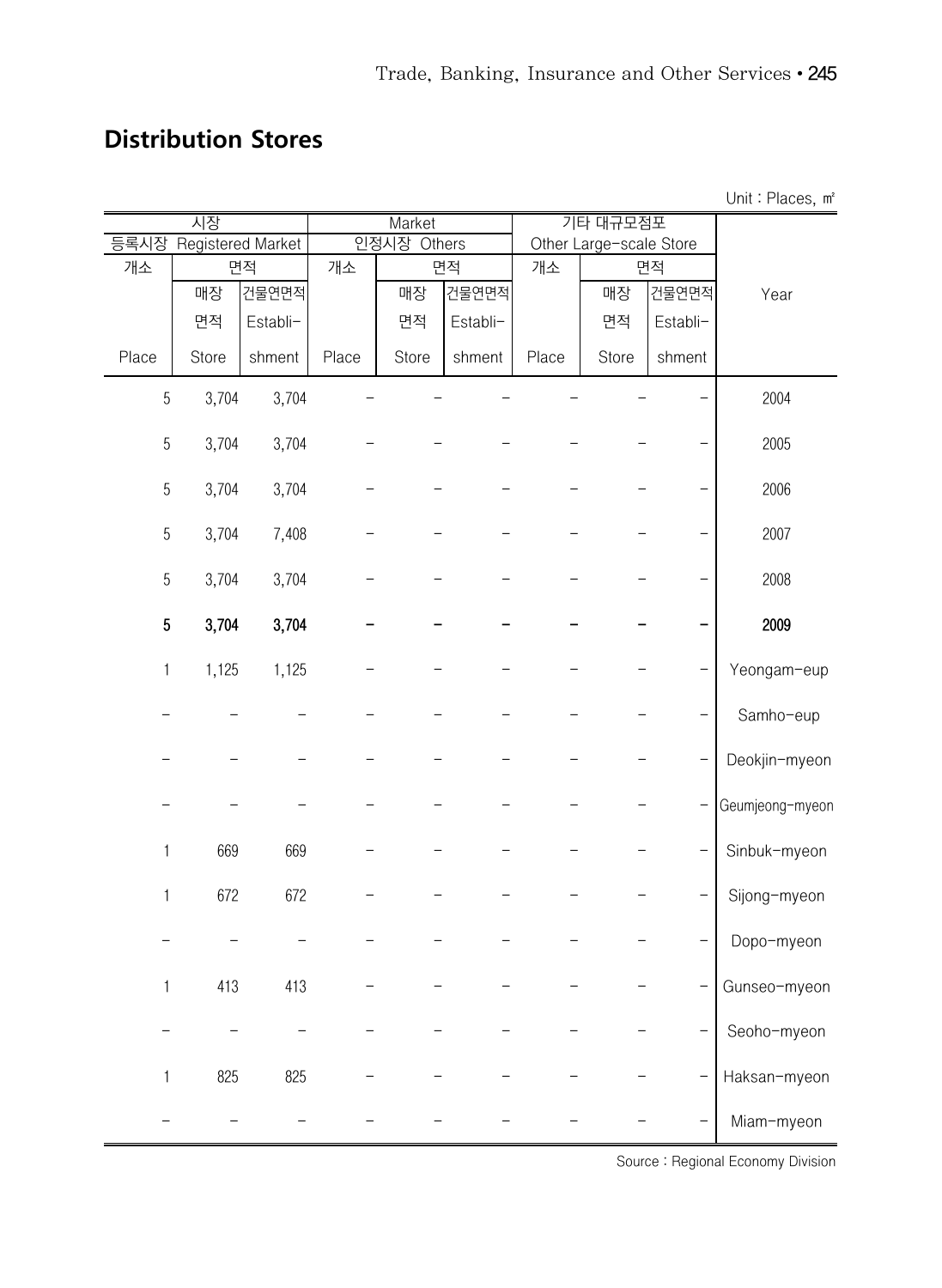## **2. 금 융 기 관**

단위 : 개소

|        |        | 시중은행<br>City bank | 지방은행<br>Local banks |                  |
|--------|--------|-------------------|---------------------|------------------|
| 연<br>별 | 계      | 우리은행              | 한국외환은행              | 광주은행             |
|        | Total  |                   |                     | The Gwangju bank |
| 2004   | 25     |                   | $\mathbf{1}$        | $\sqrt{2}$       |
| 2005   | 25     |                   | $\mathbf 1$         | $\sqrt{2}$       |
| 2006   | $25\,$ |                   | $\mathbf{1}$        | $\sqrt{2}$       |
| 2007   | $25\,$ |                   | $\mathbf{1}$        | $\sqrt{2}$       |
| 2008   | 27     | $\mathbf{1}$      | $\mathbf{1}$        | $\sqrt{3}$       |
| 2009   | 27     | $\mathbf{1}$      | $\mathbf{1}$        | 3                |

자료 : 총무과

주 : 사무소,출장소 포함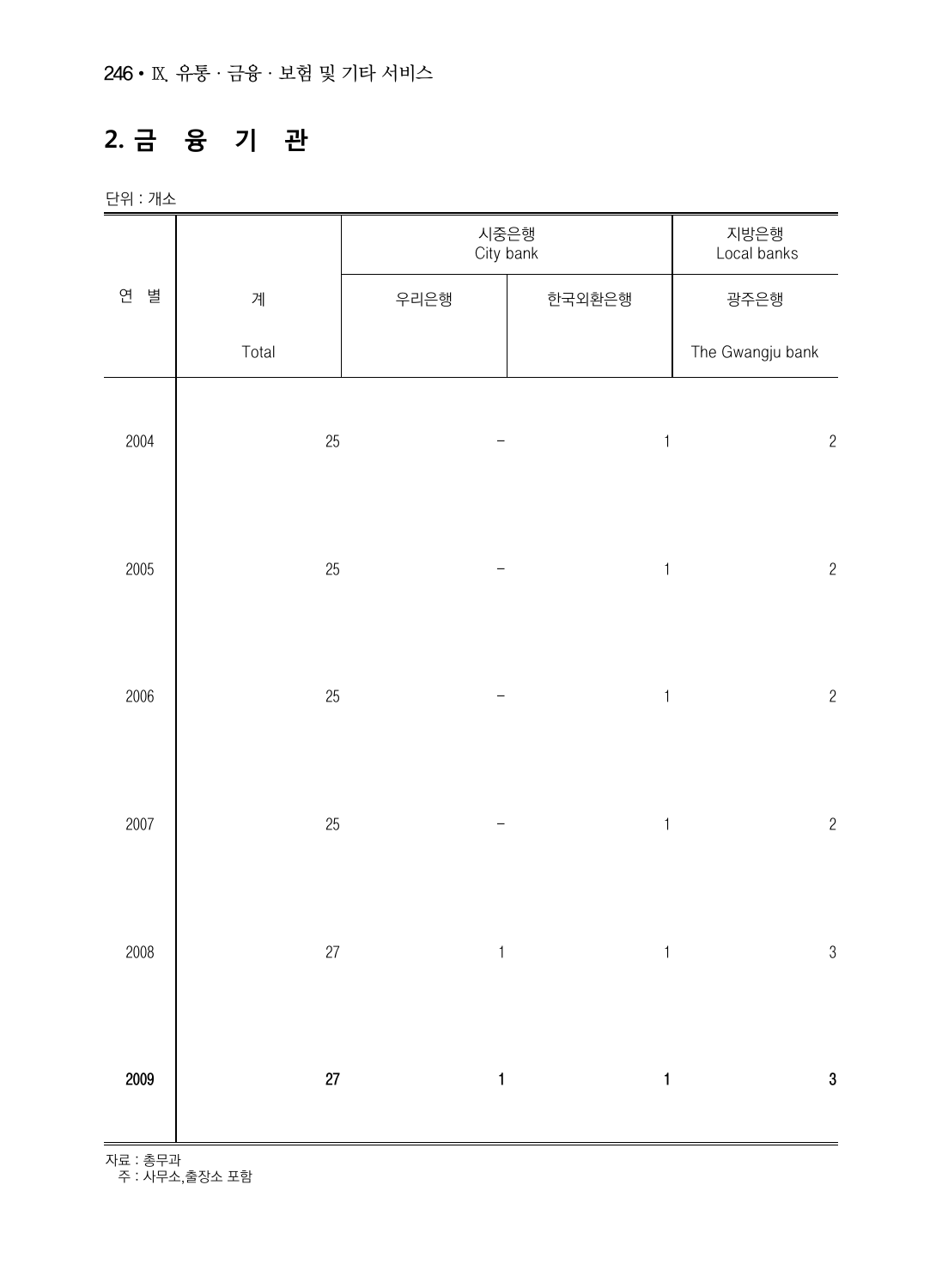#### **Financial Institutions**

|               |                  |         |              |                  |                  | Unit: Place |
|---------------|------------------|---------|--------------|------------------|------------------|-------------|
|               |                  |         |              |                  |                  |             |
| 기업은행<br>농협중앙회 |                  | 단위농협    | 산림조합         | 새마을금고            | 축산업협동조합          | Year        |
|               |                  | N.A.C.F |              | saemaul<br>Funds | N.L.CF           |             |
|               | $\sqrt{2}$       | 11      | $\mathbf 1$  | $\boldsymbol{7}$ | $3\,$            | 2004        |
|               | $\sqrt{2}$       | 11      | $\mathbf{1}$ | $\,6\,$          | $\sqrt{3}$       | 2005        |
|               | $\sqrt{2}$       | $10\,$  | $\mathbf{1}$ | $\,6\,$          | $\sqrt{3}$       | 2006        |
|               | $\sqrt{2}$       | $10\,$  | $\mathbf{1}$ | $\,6\,$          | $3\,$            | 2007        |
| $\mathbf{1}$  | $\sqrt{2}$       | $10$    | $\mathbf{1}$ | $\sqrt{5}$       | $\sqrt{3}$       | 2008        |
| $\mathbf{1}$  | $\boldsymbol{2}$ | $10\,$  | $\mathbf{1}$ | $\sqrt{5}$       | $\boldsymbol{3}$ | 2009        |

Source : General affairs Division